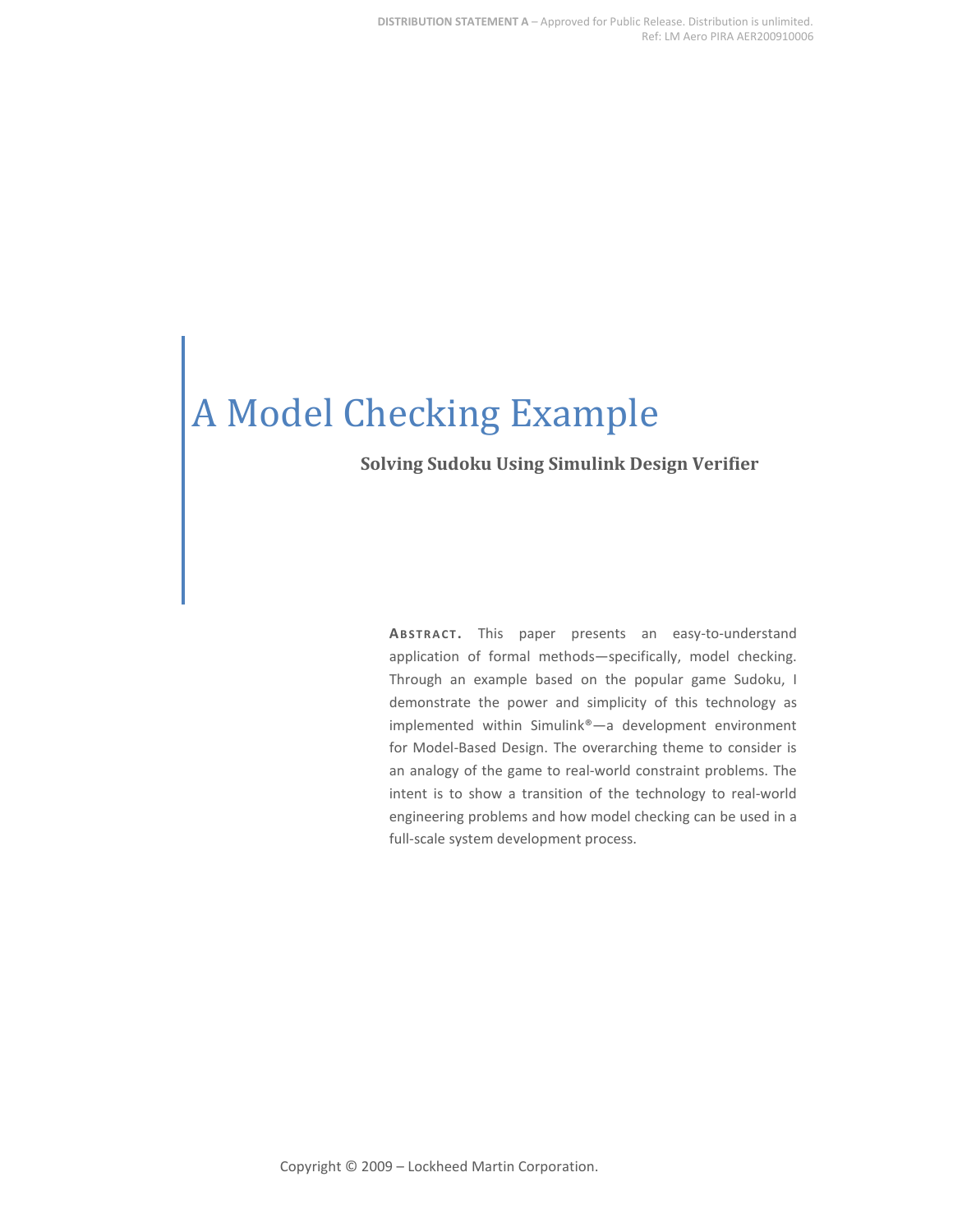## **A MODEL CHECKING EXAMPLE – SOLVING SUDOKU USING SIMULINK DESIGN VERIFIER**

**By [Walter A. Storm,](mailto:walter.a.storm@lmco.com) Lockheed Martin Aeronautics Company**

**ABSTRACT .** This paper presents an easy-to-understand application of formal methods specifically, model checking. Through an example based on the popular game Sudoku, I demonstrate the power and simplicity of this technology as implemented within Simulink®—a development environment for Model-Based Design. The overarching theme to consider is an analogy of the game to real-world constraint problems.

## INTRODUCTION

Sudoku is a logic-based number-placement puzzle. The objective is to populate a 9x9 grid so that each column, row, and 3x3 box contains a single instance of the digits 1-9. The game starts with a partially completed grid, and the solution to the puzzle is the arrangement of digits that meet the single-instance criteria.

The Sudoku grid is analogous to the complex finite state machines (often implemented as hybrid control automata) that are responsible for executing the modes and behaviors of emerging software systems. As the grid is populated, the temporary switching and storing of digits is representative of the various states and modes that the system can enter at any given time. The alteration of the grid is a result of the environment in which the system operates.

The strategy behind using a model checker to solve a Sudoku puzzle is this: formulate a logical proposition that suggests, given an initial state, no cases exist that meet all Sudoku requirements. The resultant counterexample is a solution to the puzzle.

#### FORMALIZING THE REQUIREMENTS

Our approach to the Sudoku example is to first formalize the requirements of the game as a graphical model in Simulink (Figure 1). This formalization consists of an initial board and an input vector that represents the puzzle's environment—essentially, all the blank spaces to which a digit can be assigned.



**FIGURE 1 - MODEL OF SUDOKU REQUIREMENTS.**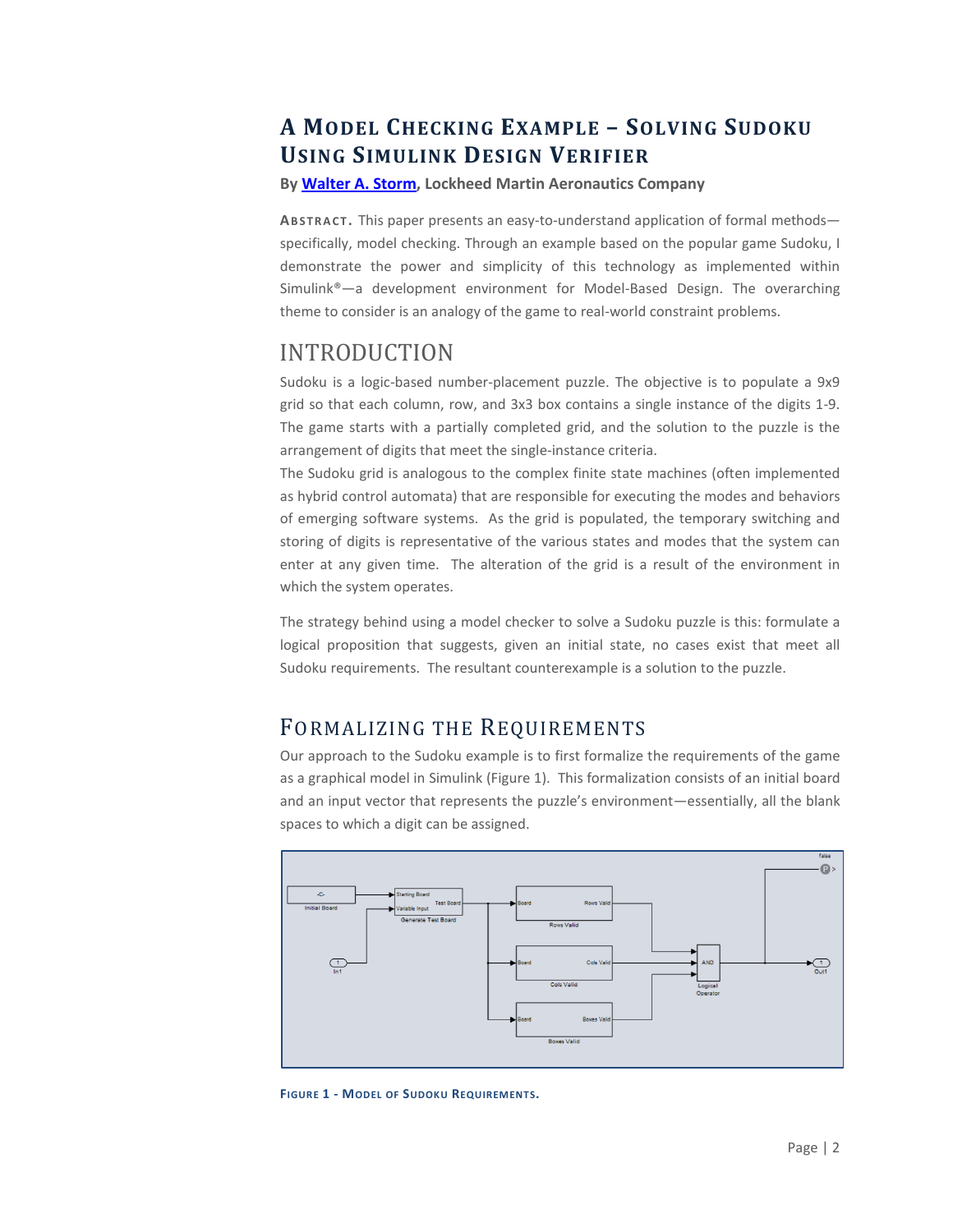The initial board is blended with the environment (the In1 port) to produce a resultant state—the *test board*. The resultant state is checked for valid rows, columns, and 3x3 boxes. If all three conditions are met, then the given state is a valid solution to the Sudoku. The *P* block is a formal property (or logical proposition) that claims the output of the *AND* block is **false** for all possible cases.

#### FORMALLY DEFINING VALID ROWS, COLUMNS, AND BOXES

Each row, column, and box is passed through a *Valid Set* subsystem that simply checks for a single instance of the digits 1-9 in a set. This is done by extracting a particular row, column, or box from the *test board* (Figure 2).

This process is analogous to graphically representing the valid states of a system relative to the environment in which the system operates. For example, a *Valid Set* for an autonomous landing sequence would include an explicit requirement that the landing gear is down.



Note that there is no attempt here to enumerate or anticipate

**FIGURE 2 - FORMALLY DEFINING VALID ROWS.**

the potential states and modes of the system as it is excited through environmental manipulation—only the requirements of the system are graphically defined. That is, we are not implementing any tricks or techniques that may be particular to Sudoku solvers—we are defining just the requirements of the game in a formal, structured way.

This process of formally defining system requirements is an entirely different paradigm from that of traditional testing. Through propositional logic, one does not attempt to define specific input conditions and enumerate the expected output—rather, the objective is to define specific *properties* of the system output that must hold throughout *all* possible input conditions.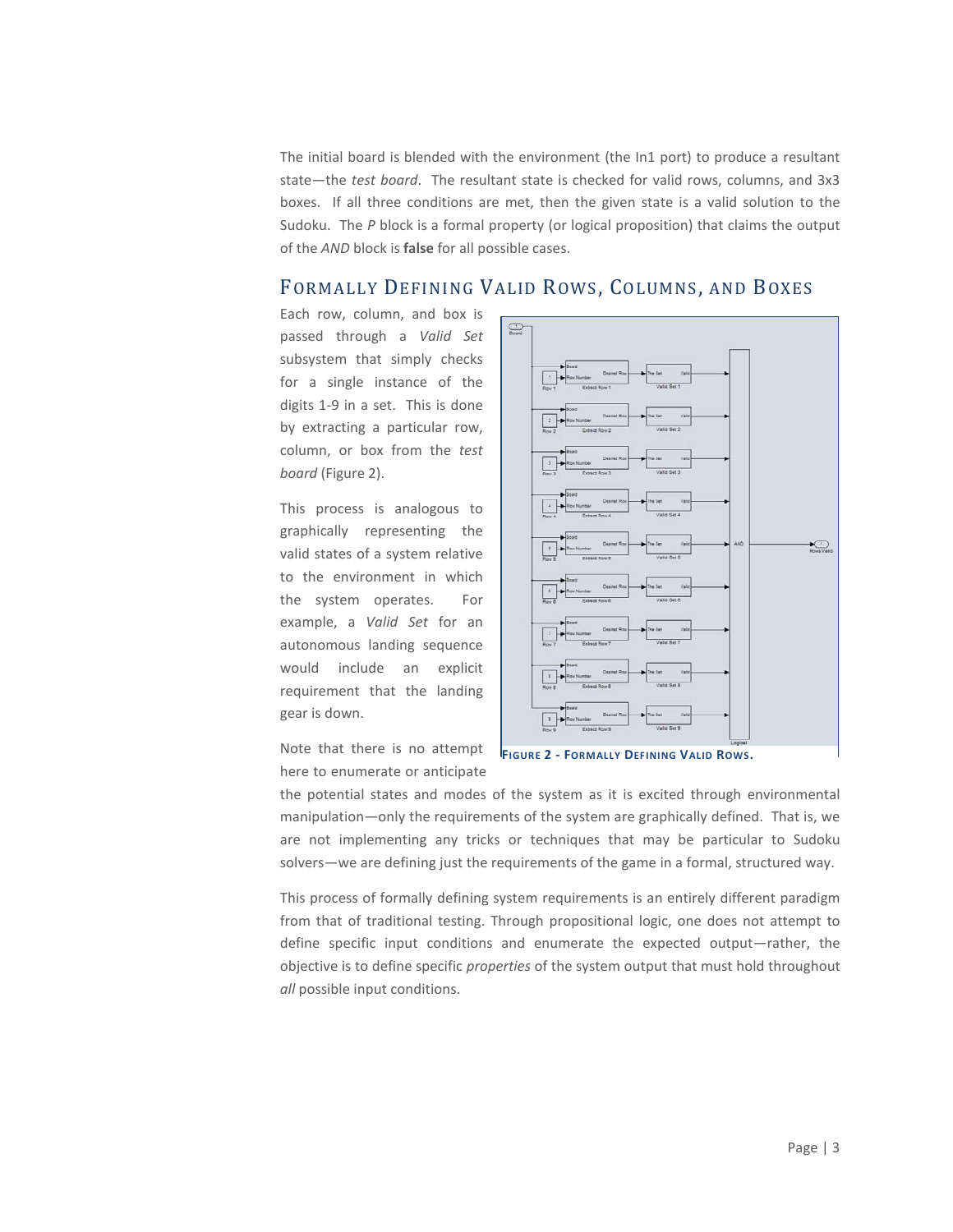#### RUNNING THE MODEL CHECKER

The underlying proof system in Simulink Design Verifier™ is the Prover Plug-In® from Prover Technology. This engine is built upon Gunnar Stålmarck's patented proof procedure for propositional logic<sup>[1](#page-3-0)</sup>, a technique based on efficient use of Boolean Satisfiability. Understanding the theory and mechanics of this technology involves a solid background in computer science and demands a good understanding of proof systems in general; however, through Simulink Design Verifier the ultimate implementation of the technique is boiled down to a single mouse click ( Figure 3).





Once invoked, the model checker symbolically explores the entire state-space of the system in search of a violation to the logical proposition (i.e. property). If a violation of

the property is identified, the model checker returns a counterexample that enumerates all the system states leading up to the violation in essence, a test case (Figure 4).

|                | <b>Initial Board</b> |                |   |                |   |              |                |                         | c |
|----------------|----------------------|----------------|---|----------------|---|--------------|----------------|-------------------------|---|
|                |                      |                |   |                |   |              |                |                         | j |
|                |                      |                |   |                | 3 |              | 8              | 5                       |   |
|                |                      | 1              |   | $\overline{2}$ |   |              |                |                         |   |
|                |                      |                | 5 |                | 7 |              |                |                         |   |
|                |                      | $\overline{4}$ |   |                |   | $\mathbf{1}$ |                |                         | I |
|                | 9                    |                |   |                |   |              |                |                         |   |
| $\overline{5}$ |                      |                |   |                |   |              | $\overline{7}$ | $\overline{\mathbf{3}}$ | l |
|                |                      | $\overline{2}$ |   | 1              |   |              |                |                         | ź |
|                |                      |                |   | 4              |   |              |                | 9                       | ł |

| Counterexample with Values for In1 |                |                |                |                |                |   |                |                |  |
|------------------------------------|----------------|----------------|----------------|----------------|----------------|---|----------------|----------------|--|
| 9                                  | 8              |                | б              | 5              | 4              | 3 | $\overline{2}$ | 1              |  |
| $\overline{2}$                     | 4              | 6              | 1              |                | 3              | 9 | 8              | 5              |  |
| 3                                  | 5              | 1              | 9              | $\overline{2}$ | 8              | 7 | 4              | 6              |  |
| 1                                  | $\overline{2}$ | 8              | 5              | 3              | 7              | 6 | 9              | 4              |  |
| 6                                  | 3              | 4              | 8              | 9              | $\overline{2}$ | 1 | 5              |                |  |
| 7                                  | 9              | 5              | 4              | 6              | 1              | 8 | 3              | $\overline{2}$ |  |
| 5                                  | 1              | 9              | $\overline{2}$ | 8              | 6              | 4 | 7              | 3              |  |
| 4                                  |                | $\overline{2}$ | 3              | 1              | 9              | 5 | 6              | 8              |  |
| 8                                  | 6              | 3              |                | 4              | 5              | 2 |                | 9              |  |
|                                    |                |                |                |                |                |   |                |                |  |

This violation, or **FIGURE 4 - A VIOLATION OF THE SUDOKU PROPERTY.**

counterexample, is representative of what is commonly referred to as a *sneak circuit*, or an overall *bad day*. The model checker was given a logical proposition that this

<span id="page-3-0"></span> <sup>1</sup> *M. Sheeran and G. Stålmarck, "*A tutorial on Stålmarck's proof procedure for propositional logic ," *Proceedings of the 2nd Intl. Conf. on Formal Methods in Computer-Aided Design*, FMCAD'98, Palo Alto, CA, USA, 4--6 Nov 1998.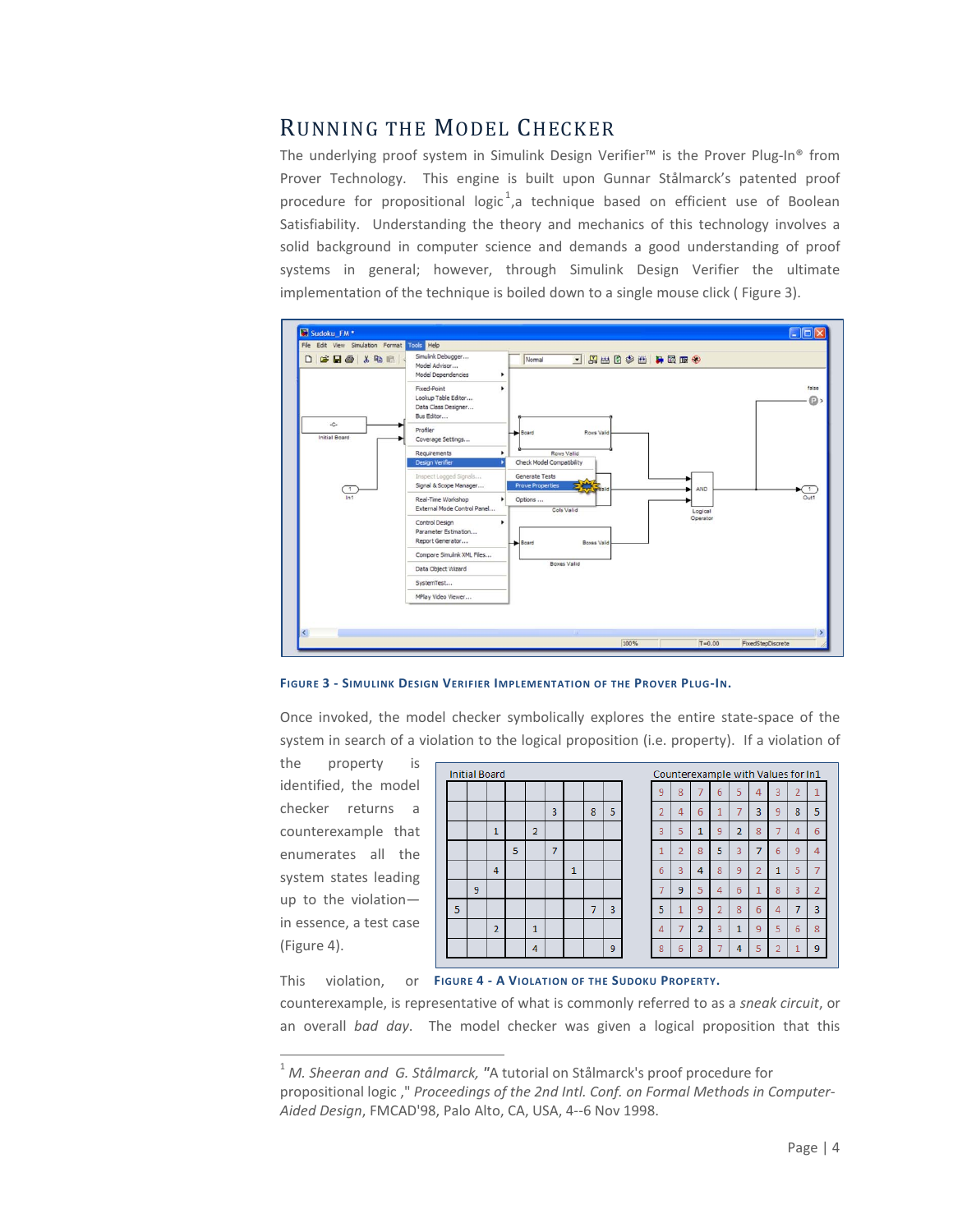combination of states *shall never* occur—a proposition that turned out to be false. In this example, the violation is actually the solution to the Sudoku.

#### THE COUNTEREXAMPLE

A counterexample is a frame-by-frame account of the values assigned to the specific variables responsible for falsifying a proof objective. In essence, it is a test case that is known to violate the requirement. The implementation of the counterexample in Simulink Design Verifier is through an HTML report. The counterexample for the Sudoku example is presented in Figure 5.

| Simulink Design Verifier Report                                                                           |                                                                           |
|-----------------------------------------------------------------------------------------------------------|---------------------------------------------------------------------------|
| Edit View Go Debug Desktop Window Help<br>Eile                                                            |                                                                           |
| → C $\otimes$   A   Location: iie:///d:/data/stormwa/Desktop/sldv_output/Sudoku_FM/Sudoku_FM_report5.html | v                                                                         |
| <b>Chapter 4. Properties</b>                                                                              |                                                                           |
| <b>Table of Contents</b>                                                                                  |                                                                           |
| <b>Proof Objective</b>                                                                                    |                                                                           |
| <b>Proof Objective</b>                                                                                    |                                                                           |
| <b>Summary</b>                                                                                            |                                                                           |
| Model Item: Proof Objective                                                                               |                                                                           |
| Property: Objective: F                                                                                    |                                                                           |
| Falsified<br>Status:                                                                                      |                                                                           |
| <b>Counter Example</b>                                                                                    |                                                                           |
| <b>Time</b>                                                                                               | ١O                                                                        |
| <b>Step</b>                                                                                               |                                                                           |
|                                                                                                           | [158765432024607-15--35-15-8746028-3-615463]                              |
| lln1                                                                                                      | $-8152 - 577 - 5460832 - 0152864 - -47 - 3 - 155688637 - 5$<br>$ 20 - 1 $ |
|                                                                                                           |                                                                           |
|                                                                                                           |                                                                           |

**FIGURE 5 - SUDOKU COUNTEREXAMPLE FROM SIMULINK DESIGN VERIFIER**

Notice that the property was violated in the initial time step. If the graphical requirements had any state information or history, or if the logical proposition had inherent temporal connectives, then there would be a sequence of time steps involved in the counterexample—the formalization of a chess match, for example.

Note also that the counterexample shown in Figure 5 is not as clear as the interpretation shown in Figure 4. Due to the symbolic representation of the system within the proof

engine, the input values of the system are able to assume any possible value unless specifically constrained. Therefore, some interpretation is needed to fully understand the counterexample. In this instance, the In1 values must be blended with the initial board to produce a meaningful interpretation (Figure 6).

| 1<br>Row         | <b>Initial Board</b> |                |         |                   |              | 0 0 0 0 0 0         |                | $\circ$        | $\circ$                  | $\circ$                  |
|------------------|----------------------|----------------|---------|-------------------|--------------|---------------------|----------------|----------------|--------------------------|--------------------------|
|                  | ln <sub>1</sub>      |                |         |                   |              | 15 8 7 6 5 4        |                | $\overline{3}$ | $\overline{2}$           | $\circ$                  |
|                  | Result               | $\overline{9}$ |         | 8 7               |              | $6 \quad 5 \quad 4$ |                | $\overline{3}$ | $\overline{2}$           | $\mathbf{1}$             |
|                  | <b>Initial Board</b> |                |         | $0\quad 0\quad 0$ | $\circ$      | 0 <sup>3</sup>      |                | $\circ$        | 8                        | $\overline{\phantom{a}}$ |
| Row <sub>2</sub> | ln 1                 | $\overline{2}$ | 4       | 6                 | $\circ$      | $7 -$               |                | 15             |                          |                          |
|                  | Result               | $\overline{2}$ |         | 46                | $\mathbf{1}$ | 7                   | $\overline{3}$ | 9              | 8                        | $\overline{5}$           |
| m<br>Row         | <b>Initial Board</b> | $\circ$        | $\circ$ | $\circ$           | $\circ$      | 0 <sub>3</sub>      |                | $\circ$        | 8                        | 5                        |
|                  | ln 1                 | $\overline{2}$ |         | 46                | $\circ$      |                     | $7 -$          | 15             | $\overline{\phantom{a}}$ |                          |
|                  | Result               | $\overline{2}$ | 4       | 6                 | $\mathbf{1}$ | $\overline{7}$      | 3              | 9              | 8                        | 5                        |

*Let B:= Initial Board Value Result=IF(B=0,IF(In1>=9,9,IF(In1<=1,1,In1)), B)* **FIGURE 6 – OUTPUT INTERPRETATION.**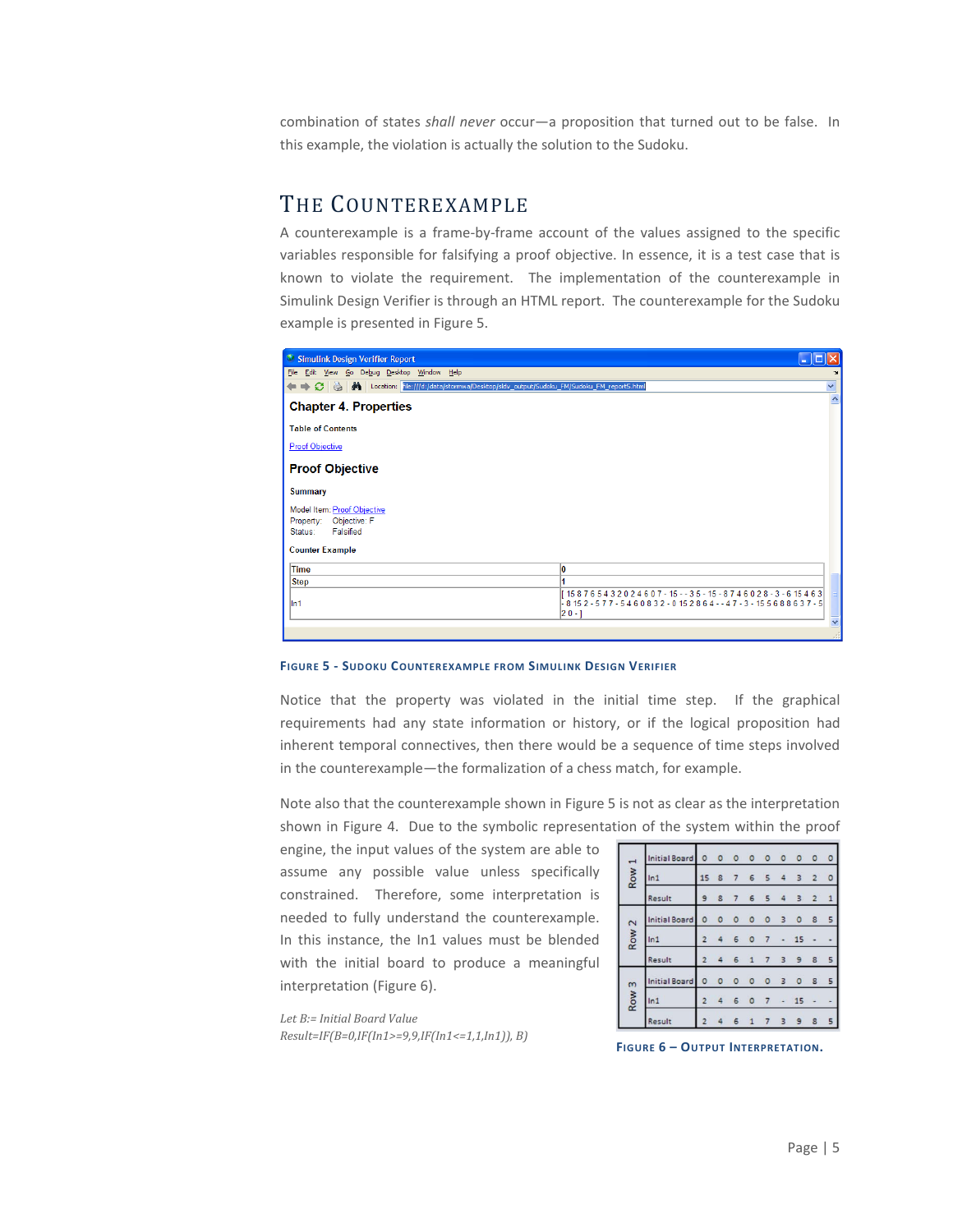#### FIXING THE PROBLEM

When faced with a counterexample, one must decide on a course of corrective action. The first step is to verify that the counterexample is, in fact, a real system problem. In the Sudoku example, perhaps the sequence in the counterexample has already been identified as a possible outcome (i.e. a cohort may have solved the puzzle weeks ago but never documented the results). Fair enough—simply iterate on the formal requirements, add the known solution as an environmental assumption, and run the model checker again (Figures 7 and 8).



**FIGURE 7 – DOCUMENTING A KNOWN SOLUTION AS AN ADDITIONAL CONSTRAINT.**

With the known solution as an additional constraint, the property is now proven valid—meaning that no additional cases meet the constraints of the formal requirements. Therefore, the unique solution to this Sudoku is now formally documented in the model.

Had another solution existed, the analysis process would repeat,building additional confidence in the design and requirements.

|                                                                         | Simulink Design Verifier log: Sudoku_FM                               |  |
|-------------------------------------------------------------------------|-----------------------------------------------------------------------|--|
| Progress                                                                |                                                                       |  |
| Objectives processed<br>Satisfied<br><b>Falcified</b>                   | 1/1<br>1<br>n                                                         |  |
| Elapsed time                                                            | 0:23                                                                  |  |
| 07-Aug-2009 10:12:27<br>Starting property proving for model 'Sudoku FM' |                                                                       |  |
| Compiling model done                                                    |                                                                       |  |
| Translating model done                                                  |                                                                       |  |
|                                                                         | 'Sudoku FM' is compatible with Simulink Design Verifier.              |  |
| Proving properties                                                      |                                                                       |  |
| <b>PROVEN VALID</b>                                                     |                                                                       |  |
| <b>Proof Objective</b>                                                  |                                                                       |  |
|                                                                         |                                                                       |  |
|                                                                         |                                                                       |  |
|                                                                         |                                                                       |  |
| 07-Aug-2009 10:13:07<br>Completed normally.                             |                                                                       |  |
|                                                                         |                                                                       |  |
| Generating output files:                                                |                                                                       |  |
| Data file:                                                              |                                                                       |  |
|                                                                         | d:\data\stormwa\Desktop\sldv_output\Sudoku_FM\Sudoku_FM_sldvdata6.mat |  |
| The analysis did not produce a harness model<br>Report:                 |                                                                       |  |
|                                                                         | d:\data\stormwa\Desktop\sldv output\Sudoku FM\Sudoku FM report6.html  |  |
| 07-Aug-2009 10:13:14                                                    |                                                                       |  |
| Results generation completed.                                           |                                                                       |  |
|                                                                         |                                                                       |  |
|                                                                         | Close<br>Save Log                                                     |  |

**FIGURE 8 - A VALID PROPERTY.**